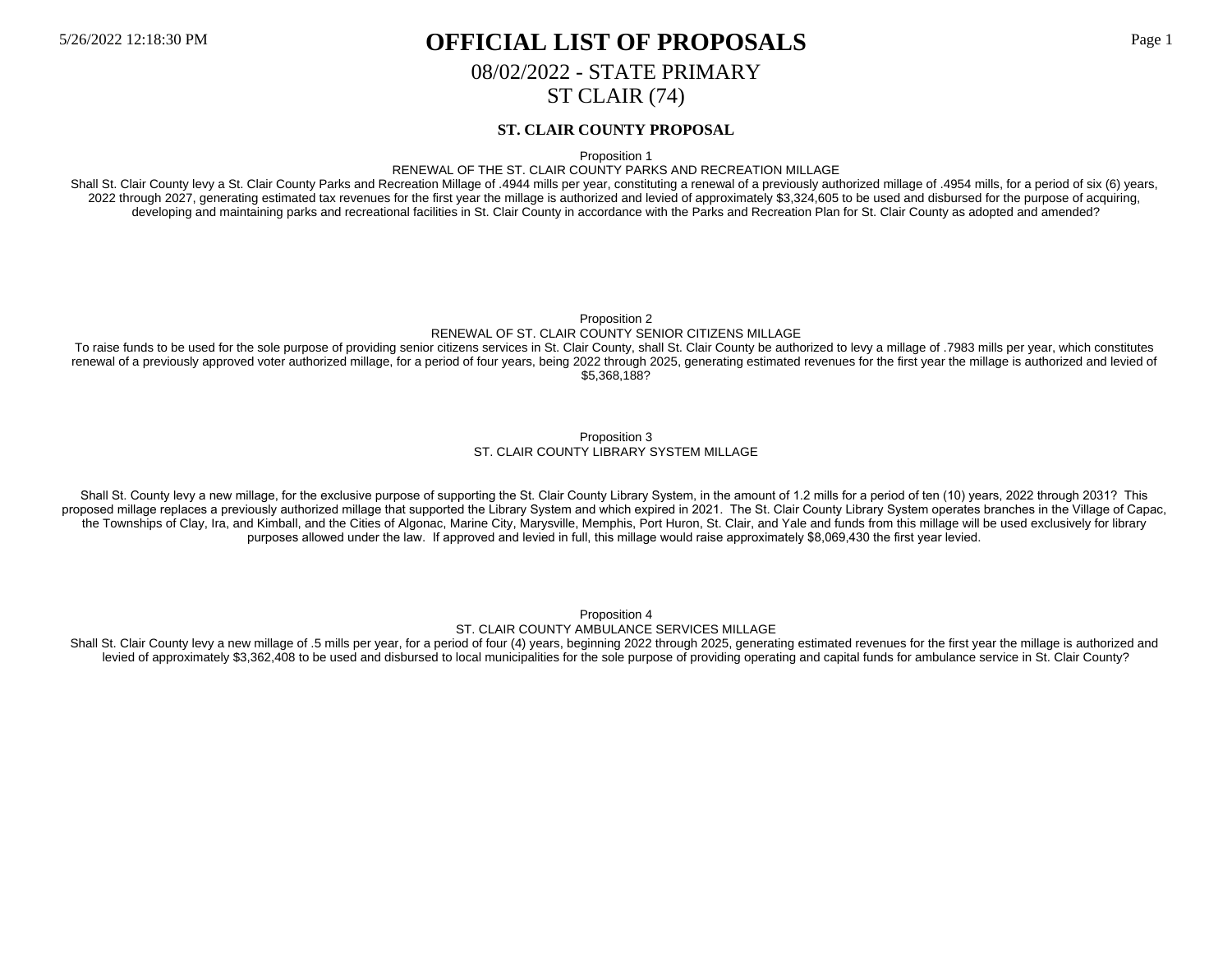# 5/26/2022 12:18:30 PM **OFFICIAL LIST OF PROPOSALS** Page 2 08/02/2022 - STATE PRIMARY ST CLAIR (74)

## **BROCKWAY TOWNSHIP PROPOSAL**

BROCKWAY TOWNSHIP RENEWAL OF MILLAGE TO PROVIDE FUNDING FOR THE ENHANCEMENT OF PUBLIC SAFETY SERVICES, INCLUDING, BUT NOT LIMITED TO, THE PURCHASE OF FIRE TRUCKS, THE PURCHASE 0F FIREFIGHTING EQUIPMENT, AND MAINTENANCE OF AND IMPROVEMENTS TO THE BROCKWAY TOWNSHIP FIRE HALL

Shall the previous voter-approved limitation of the total amount of taxes which may be assessed and levied against all real and personal taxable property in the Township of Brockway, County of St. Clair, State of Michigan of 2.0 mills (\$2.00 per \$1,000 of State taxable value) reduced to 1.7980 mills (\$1.80 per \$1,000 of State taxable value) by required millage rollbacks, be renewed at 1.7980 mills (\$1.80 per \$1,000 of State taxable value) and levied on the taxable value of all taxable property in the Township, as finally equalized, for each year for four years, commencing in 2022 and continuing through 2026, inclusive, to provide for the enhancement of public safety services, including, but not limited to the purchase of fire trucks, firefighting equipment, and the maintenance of and improvements to the Brockway Township Fire Hall? The estimated revenue to Brockway Township during the first calendar year of this proposed renewal, if approved, is \$118,752.12.

#### BROCKWAY TOWNSHIP RENEWAL OF MILLAGE TO PROVIDE FUNDING FOR CHLORIDE APPLICATIONS TO, CONSTRUCTION ON, AND IMPROVEMENTS TO TOWNSHIP ROADS

Shall the previous voter-approved limitation of the total amount of taxes which may be assessed and levied against all real and personal taxable property in the Township of Brockway, County of St. Clair, State of Michigan of 1.8 mills (\$1.80 per \$1,000 of State taxable value) reduced to 1.6988 mills (\$1.70 per \$1,000 of State taxable value) by required millage rollbacks, be renewed at 1.6988 mills (\$1.70 per \$1,000 of State taxable value) and levied on the taxable value of all taxable property in the Township, as finally equalized, for each year for four years, commencing in 2022 and continuing through 2026, inclusive, to provide funding for chloride applications to, construction on, and improvements to, Township roads. The estimated revenue to Brockway Township during the first calendar year of this proposed renewal, if approved, is \$112,200.27.

## **EMMETT TOWNSHIP PROPOSAL**

#### PROPOSAL FOR A MILLAGE TO PROVIDE FUNDING FOR FIRE PROTECTION SERVICES WITHIN THE TOWNSHIP OF EMMETT

Shall the limitation of the total amount of taxes which may be levied on all taxable real and personal property in the Township of Emmett only (and not in the Village of Emmett), County of St. Clair, State of Michigan, be increased by up to one (1) mill ( \$1.00 per thousand dollars of state taxable valuation) of the taxable value of all taxable property in the Township, as finally equalized, for four (4) years, commencing with 2022 and continuing through 2025, inclusive, for the specific purpose of providing fire protection services? The estimated revenue increase to Emmett Township during the first year of this proposed millage, if approved, is \$92,936.49. If approved, this millage would be a new additional millage.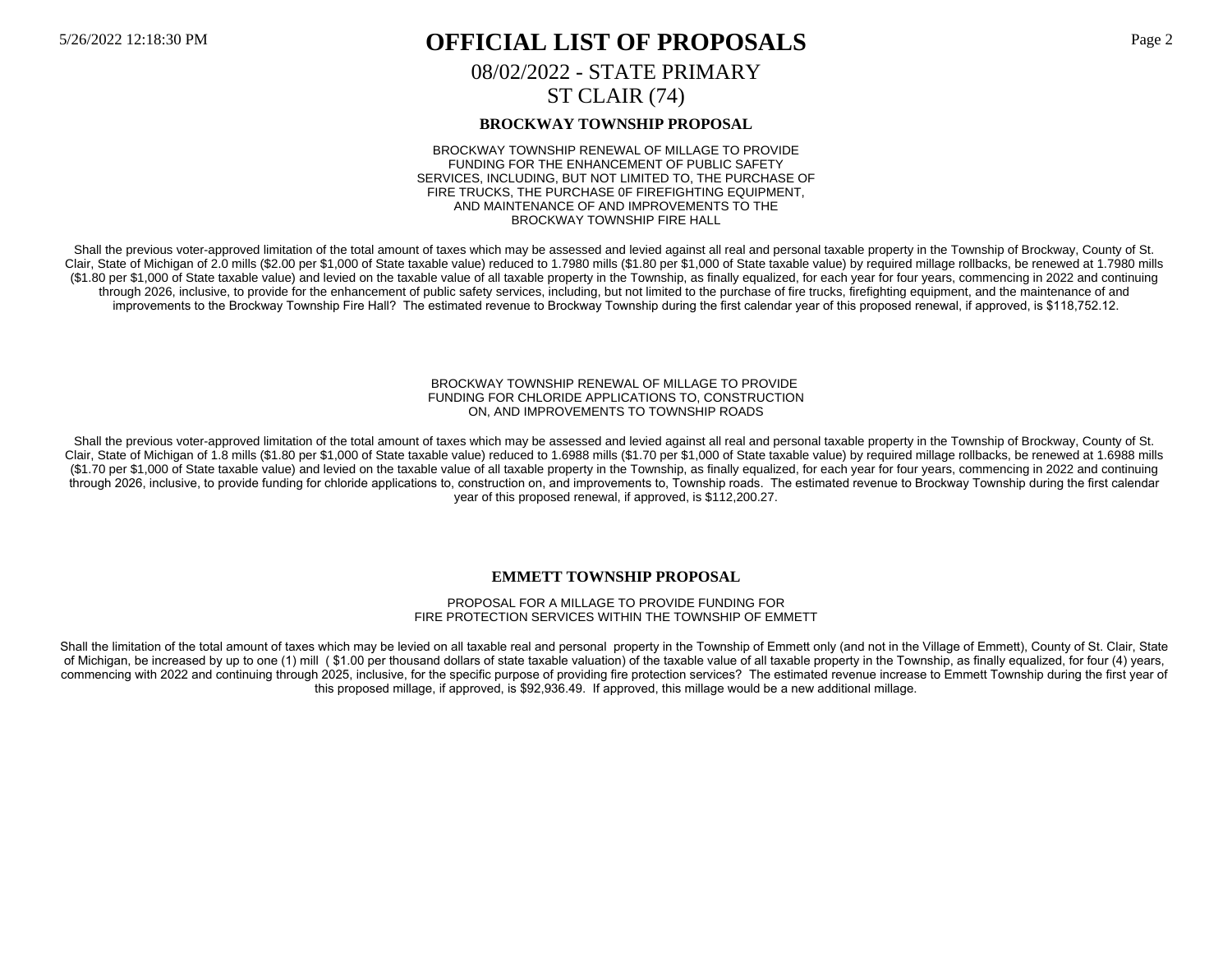# 08/02/2022 - STATE PRIMARY

# ST CLAIR (74)

#### PROPOSAL FOR A MILLAGE TO PROVIDE FUNDING FOR ROAD IMPROVEMENTS WITHIN THE TOWNSHIP OF EMMETT

Shall the limitation of the total amount of taxes which may be levied against all taxable real and personal property in the Township of Emmett only (and not in the Village of Emmett), County of St. Clair, State of Michigan, be increased by up to one (1) mill (\$1.00 per thousand dollars of State Taxable Value) of the taxable value of all taxable property in the Township, as finally equalized, for four (4) years, commencing with 2022 and continuing through 2025, inclusive, for the specific purpose of providing road improvements? The estimated revenue increase to Emmett Township during the first year of the proposed millage, if approved, is \$92,936.49. If approved, this millage would be a new additional millage.

## **GRANT TOWNSHIP PROPOSAL**

GRANT TOWNSHIP PROPOSAL 1

MILLAGE RENEWAL PROPOSAL FOR MAINTENANCE AND CONSTRUCTION OF ROADS AND BRIDGES IN GRANT TOWNSHIP

Shall the previous voted increase in the tax limitation imposed under Article IX, Sec. 6 of the Michigan Constitution in Grant Township, of 1 mill (\$1.00 per \$1,000 of taxable value), reduced to 0.9843 mill (98.43¢ per \$1,000 of taxable value) by the required millage rollbacks, be renewed at 0.9843 mill (98.43¢ per \$1,000 of taxable value) and levied for five (5) years, 2022 through 2026 inclusive, for the maintenance and construction of roads and bridges in Grant Township, raising an estimated \$73,413 in 2022?

GRANT TOWNSHIP PROPOSAL 2

MILLAGE RENEWAL PROPOSAL FOR MAINTENANCE AND CONSTRUCTION OF ROADS AND BRIDGES IN GRANT TOWNSHIP Shall the previous voted increase in the tax limitation imposed under Article IX, Sec. 6 of the Michigan Constitution in Grant Township, of 1 mill (\$1.00 per \$1,000 of taxable value), reduced to 0.9843 mill (98.43¢ per \$1,000 of taxable value) by the required millage rollbacks, be renewed at 0.9843 mill (98.43¢ per \$1,000 of taxable value) and levied for five (5) years, 2022 through 2026 inclusive, for the maintenance and construction of roads and bridges in Grant Township, raising an estimated \$73,413 in 2022?

## **GREENWOOD TOWNSHIP PROPOSAL**

### GREENWOOD TOWNSHIP TAX MILLAGE RENEWAL PROPOSITION

SHALL THE 15 MILL TAX LIMITATION ON GENERAL AD VALOREM TAXED WITHIN GREENWOOD TOWNSHIP IMPOSED UNDER ARTICLE IX, SEC. 6 OF THE MICHIGAN CONSTITUTION BE RENEWED FOR SAID TOWNSHIP BY 2 MILLS (\$2.00 PER \$1000 OF TAXABLE VALUE) FOR THE PERIOD 2023 THROUGH 2026 INCLUSIVE FOR THE PURPOSE OF RUBBISH COLLECTION, CHLORIDE, ROAD IMPROVEMENT AND FIRE PROTECTION, AND SHALL THE TOWNSHIP LEVY SUCH MILLAGE FOR SUCH PURPOSE DURING SUCH PERIOD, WHICH WILL RAISE IN THE FIRST YEAR OF SUCH LEVY AN ESTIMATED \$323,814.00.

## **KENOCKEE TOWNSHIP PROPOSAL**

#### RENEWAL OF FIRE PROTECTION MILEAGE

Shall the previously voted increase in the tax limitation imposed under Article IX, Section 6 of the Michigan Constitution on all taxable real and tangible personal property in the Township of Kenockee, St. Clair County, Michigan, reduced by the required rollback to 2.0 mills, be renewed at 2.0 mills (\$2.00 per \$1,000.00 taxable value) for a period of four (4) years, 2022 through 2025, inclusive, for the purpose of providing funds for fire protection for the Township including, but not limited to contracting with abutting townships; purchasing fire-fighting equipment and fire-extinguishing apparatus and equipment; and operating the Township Fire Department; and shall the Township levy such renewal in millage for said purposes, hereby, raising in the first year \$183,992.26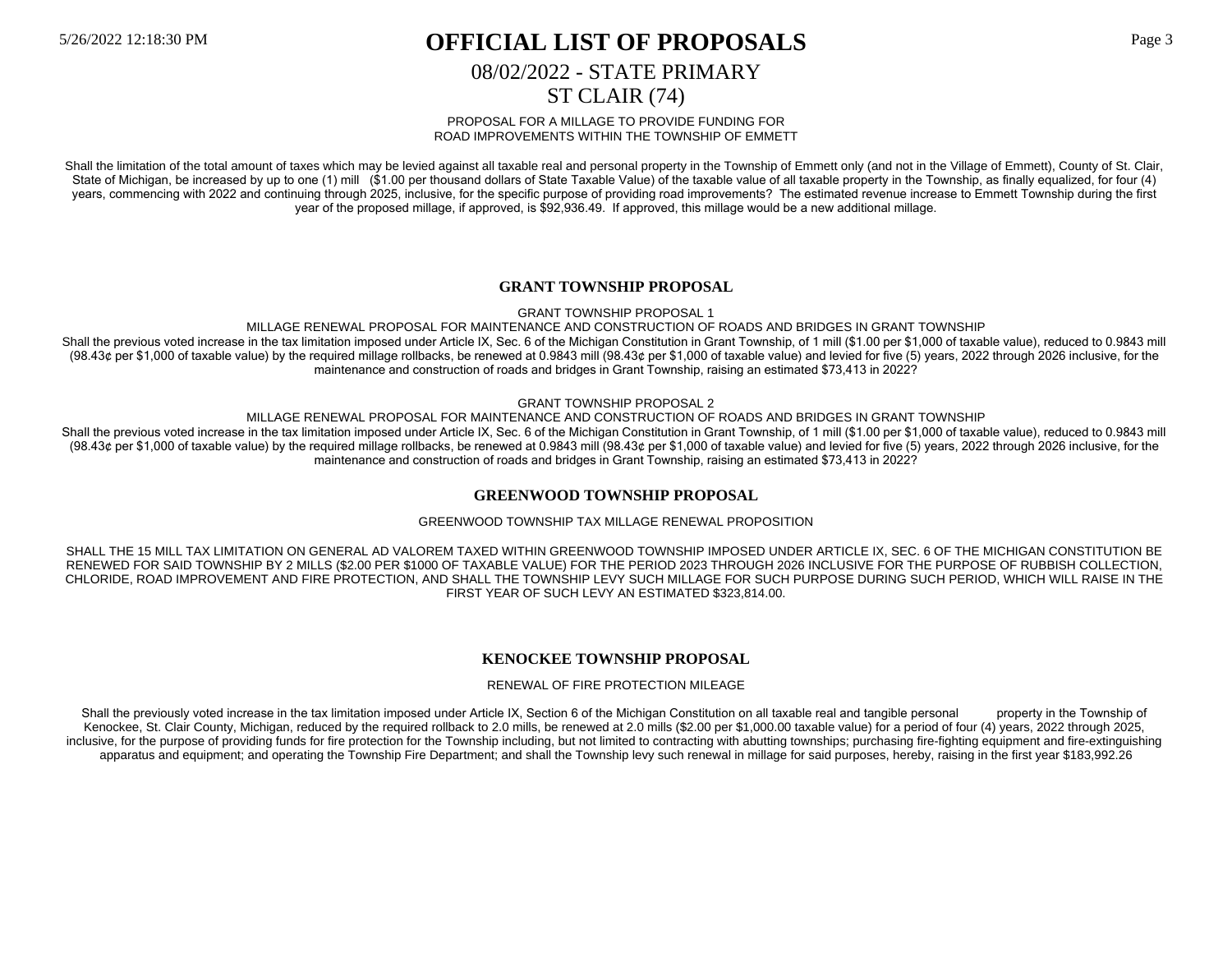# 08/02/2022 - STATE PRIMARY

# ST CLAIR (74)

## **KIMBALL TOWNSHIP PROPOSAL**

#### FIRE SERVICES NEW MILLAGE BALLOT PROPOSAL

Kimball Township, St. Clair County, Michigan, proposes to increase the tax limitation on the total amount of general ad valorem taxes which may be levied for all purposes upon all taxable real and personal property in Kimball Township, as provided in Article IX, Sections 6 and 31of the Michigan Constitution of 1963, as amended, up to 1.5 Mill (\$1.50 per \$1,000) of the taxable value of such property and levy a new millage for the purpose of:

(1) employing, paying for, and training of fire personnel, (2) furnishing and equipping the fire department and to provide for all its services and structures, and (3) other operational costs of the fire department, for a period of five years (five tax cycles) commencing December 2022 through 2026 inclusive.

If fully levied this millage is estimated to raise \$438,722.00 in the first year.

This is a specific dedicated millage for fire protection under 1951 PA 33, MCL 41.801 to 41.813, and funds raised may only be captured or used in cooperation with other local units of government taxing entities as allowed by law.

Should this proposal be adopted?

### **PORT HURON TOWNSHIP PROPOSAL**

Local Fire Millage Proposal

Shall the Charter Township of Port Huron assess 3.0 mills (\$3.00 per \$1.000 of state taxable value) on all real and personal property in the Township, not exempt by law, for a period of 4 years, commencing in 2022 through 2025 inclusive, for the purpose of continued 24-hour, 7 days a week, 52 weeks a year Fire Department protection for the Township, thereby raising in the first year the millage is authorized and levied an estimated **\$804,931.43**

Shall the proposition be approved?

#### **WALES TOWNSHIP PROPOSAL**

Proposition for Renewal and Increase of Millage for Fire Protection Services within the Township of Wales

Shall the expired previous voted increase in the tax limitations imposed under Article IX, Section 6 of the Michigan Constitution in Wales Township of 0.6 mills (\$0.60 per \$1000.00 of taxable value), reduced to 0.5805 (\$0.58 per \$1000.00 of taxable value of property) by the required millage rollbacks, be renewed at and increased up to the original voted mill of 0.9 mills (\$0.90 per \$1000.00 of taxable value of property) and levied for four (4) years, 2023 through 2026, inclusive, for contracting fire protection services, raising an estimated \$128,240.00 in the first year the millage is levied?